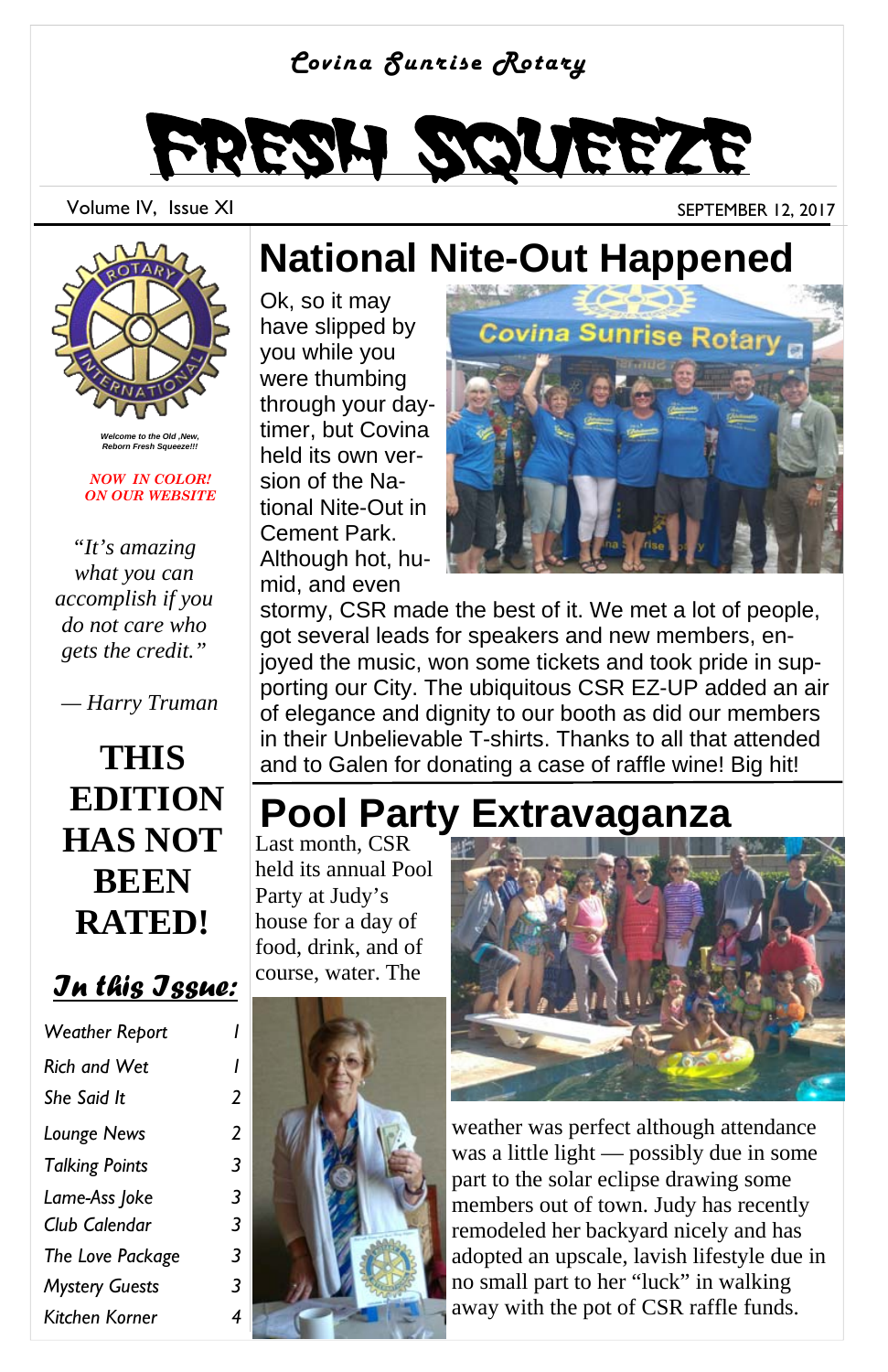### **Madam President's Podium**

I can't believe my second month as President has already come and gone. August was a busy but productive month for our Club! At our planning meeting, we talked about getting more involved with the City, having family events and a planning a Rotary Social Hour. We were able to gather donations for Packages of Love from our members and present them to Mayor Jorge Marquez when he attended our August 15 meeting. We also participated in Covina's National Night Out and proudly displayed our Rotary Pride with our EZ up and Unbelievable T-shirts! We held our first Rotary Social Hour at Bread & Barley on August



22, thank you Joel for setting this up, had a great turn out and lots of fun. We definitely need to brush up on our trivia skills for the next one! And if that weren't enough, Judy hosted a family pool day at her house on the 20th too! We also had the honor of a visit from Covina Noon Club President Tony Nevarez at one of our meetings. Thank you all for your participation. I look forward to more Rotary community service projects, friendship and fun in the coming months. My heart is full of pride and rotary love for all that we accomplished in August!

Being Club President is definitely not just a one woman job! Thank you to my rotary brothers for helping me set up for the morning meetings, teaching me the ropes, and keeping me on my toes with all your wisdom & good advice. And thank you to my rotary sisters for your friendship and support.

Bring on September! Let's go Make a Rotary Difference together! — *President Shannon*

### **Rotary Nite-Out Becomes Evening-Out**

The traditional monthly meeting known as the CSR Nite-Out has been transformed lately into a more social, party-like event. Last month Joel Camacho coordinated the shindig at Bread & Barley in Covina. Great beers and fine food were plentiful as our contingency rubbed elbows and other things.

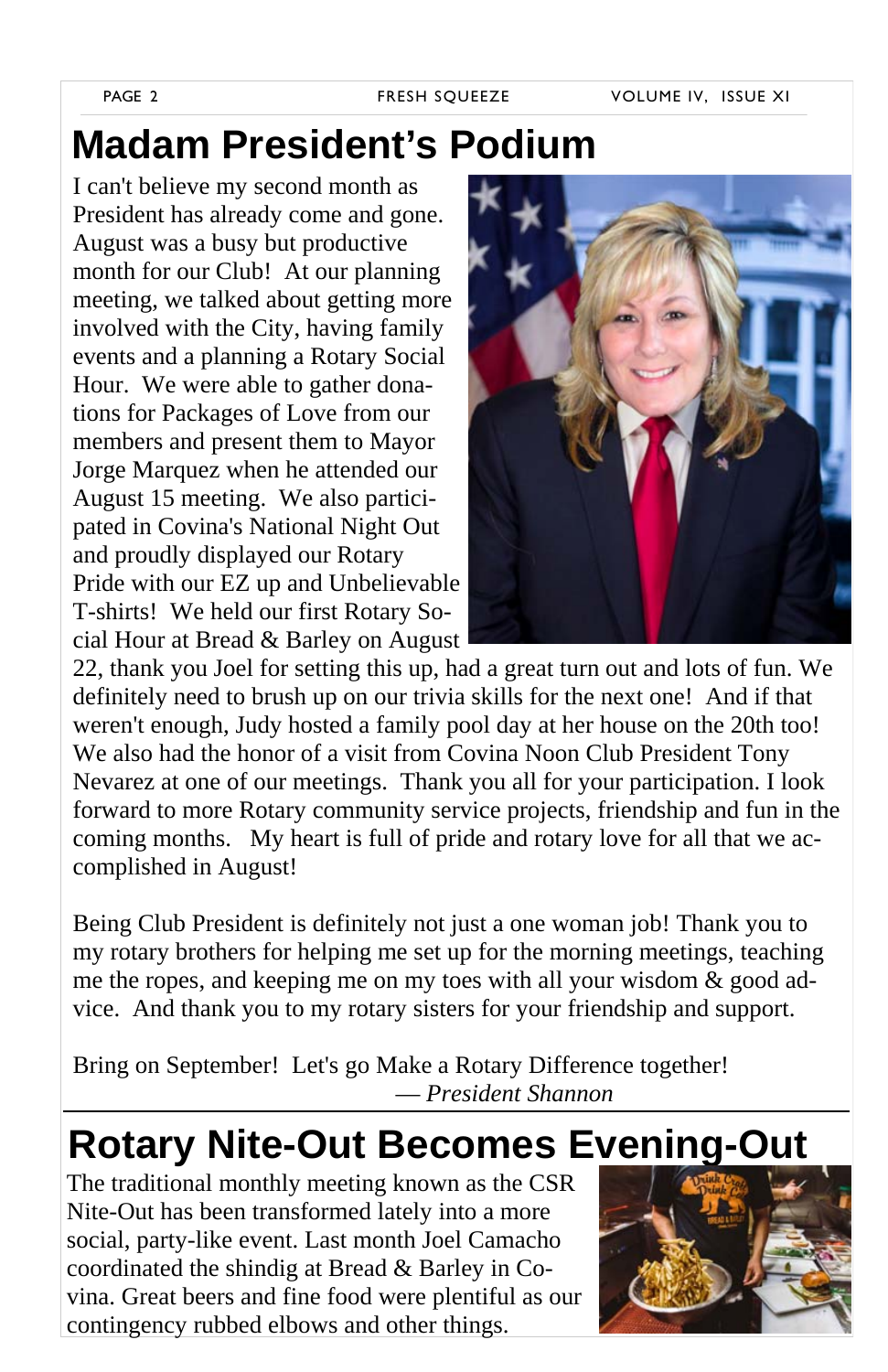## **Speaking About That…**

**TODAY:** Vicki Claudius from Crossroads, Inc., a provider of services to women who have been released from prison.

### *The Line Up:*

09/12: Jon Pomeroy shall elucidate recollections of 1967 Detroit.

09/19: Vicki Claudius speaks on providing services to former female prison inmates.

10/03: LeeAnn Allman will talk on how to provide quality of life to our aging parents.

10/10: Covina Chief of Police Curley will speak.

## **Classy Joke of the Month**

Little Johnny once bought his Grandma a very nice, luxurious toilet brush for her birthday. But when he went to visit her a couple of weeks later, it wasn't in the bathroom. Johnny asked his Grandma,

"Gran, what happened to the toilet brush I gave you?"

"Darling, I'm sorry but I just didn't like it. It was too scratchy and after all these years, I've just gotten used to the toilet paper."

### **Calendar Of Coming Events**

- 09/17 Annual CSR Family Picnic @ Gladstone Park
- 10/21 Thunderfest CSR Beer Garden
- 12/02 Covina Xmas Parade
- 12/05 District Governor's Visit
- 12/17 Holiday Happy Hour @ Barbara's House
- 01/13 History Dinner For New Members

### **CSR Creates Packages of Love**

For the past few months, Barbara Brusca has been reminding us to bring in donations of personal products for distribution to the Packages of Love program. The program was established by Mayor Jorge Marquez and the Action Food Pantry and CSR has been a major donor. The hundreds of items collected last month will be distributed to the area's needy families.



# **Hugh's History Hutch**

Recently, we experienced another time tested CSR tradition, the Kickout! Besides the fellowship, food and drinks, there were always a series of skits, videos, and other entertainment for the transition. For 35 years we've created all sorts of themed parties that dumped our president and brought in a replacement. Can you guess whose Kickout it was from the past that these spicy Italians attended? (answer on page4)